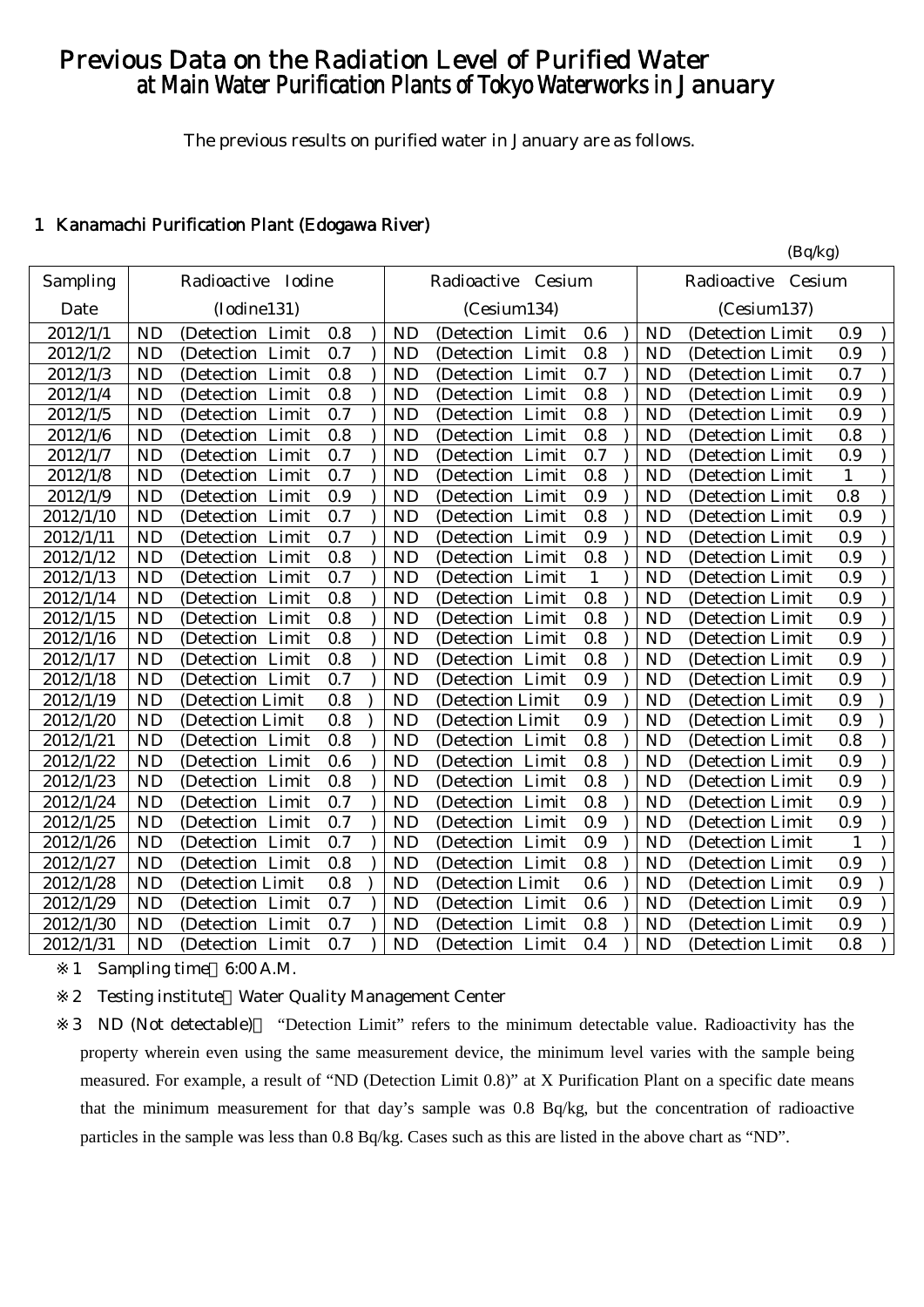# 2 Asaka Purification Plant (Arakawa River)

|           |           |                       |         |           |                    |              |           | (Bq/kg)               |     |  |
|-----------|-----------|-----------------------|---------|-----------|--------------------|--------------|-----------|-----------------------|-----|--|
| Sampling  |           | Radioactive<br>Iodine |         |           | Radioactive Cesium |              |           | Cesium<br>Radioactive |     |  |
| Date      |           | (Iodine131)           |         |           | (Cesium134)        |              |           | (Cesium137)           |     |  |
| 2012/1/1  | <b>ND</b> | (Detection Limit      | 0.9     | <b>ND</b> | (Detection Limit   | 0.9          | <b>ND</b> | (Detection Limit      | 0.8 |  |
| 2012/1/2  | <b>ND</b> | Limit<br>(Detection)  | 0.7     | <b>ND</b> | (Detection Limit   | 0.9          | <b>ND</b> | (Detection Limit      | 0.9 |  |
| 2012/1/3  | <b>ND</b> | (Detection Limit      | 0.8     | <b>ND</b> | (Detection Limit   | 0.8          | <b>ND</b> | (Detection Limit      | 0.9 |  |
| 2012/1/4  | <b>ND</b> | (Detection<br>Limit   | 0.8     | <b>ND</b> | (Detection Limit   | 0.7          | <b>ND</b> | (Detection Limit      | 0.8 |  |
| 2012/1/5  | <b>ND</b> | (Detection Limit      | 0.8     | <b>ND</b> | (Detection Limit   | 0.8          | <b>ND</b> | (Detection Limit      | 0.8 |  |
| 2012/1/6  | <b>ND</b> | (Detection Limit      | 0.7     | <b>ND</b> | (Detection Limit   | 0.8          | <b>ND</b> | (Detection Limit      | 0.9 |  |
| 2012/1/7  | <b>ND</b> | (Detection Limit      | 0.8     | <b>ND</b> | (Detection Limit   | 0.8          | <b>ND</b> | (Detection Limit      | 0.9 |  |
| 2012/1/8  | <b>ND</b> | Limit<br>(Detection   | 0.6     | <b>ND</b> | (Detection Limit   | 0.9          | <b>ND</b> | (Detection Limit      | 0.9 |  |
| 2012/1/9  | <b>ND</b> | Limit<br>(Detection   | 0.9     | <b>ND</b> | (Detection Limit   | 0.9          | <b>ND</b> | (Detection Limit      | 1   |  |
| 2012/1/10 | <b>ND</b> | (Detection Limit      | 0.8     | <b>ND</b> | (Detection Limit   | 0.9          | <b>ND</b> | (Detection Limit      | 0.8 |  |
| 2012/1/11 | <b>ND</b> | (Detection<br>Limit   | 0.7     | <b>ND</b> | (Detection Limit   | 0.9          | <b>ND</b> | (Detection Limit      | 1   |  |
| 2012/1/12 | <b>ND</b> | (Detection Limit      | 0.7     | <b>ND</b> | (Detection Limit   | 0.8          | <b>ND</b> | (Detection Limit      | 0.9 |  |
| 2012/1/13 | <b>ND</b> | (Detection Limit      | 0.7     | <b>ND</b> | (Detection Limit   | 0.9          | <b>ND</b> | (Detection Limit      | 0.9 |  |
| 2012/1/14 | <b>ND</b> | (Detection Limit      | $0.8\,$ | <b>ND</b> | (Detection Limit   | 0.8          | <b>ND</b> | (Detection Limit      | 0.9 |  |
| 2012/1/15 | <b>ND</b> | (Detection Limit      | 0.8     | <b>ND</b> | (Detection Limit   | 0.8          | <b>ND</b> | (Detection Limit      | 0.9 |  |
| 2012/1/16 | <b>ND</b> | Limit<br>(Detection   | 0.8     | <b>ND</b> | (Detection Limit   | 0.8          | <b>ND</b> | (Detection Limit      | 0.9 |  |
| 2012/1/17 | <b>ND</b> | (Detection Limit      | 0.7     | <b>ND</b> | (Detection Limit   | 0.8          | <b>ND</b> | (Detection Limit      | 0.9 |  |
| 2012/1/18 | <b>ND</b> | (Detection Limit      | 0.8     | <b>ND</b> | (Detection Limit   | 0.8          | <b>ND</b> | (Detection Limit      | 0.8 |  |
| 2012/1/19 | <b>ND</b> | (Detection Limit      | 0.7     | <b>ND</b> | (Detection Limit   | 0.9          | <b>ND</b> | (Detection Limit      | 0.9 |  |
| 2012/1/20 | <b>ND</b> | (Detection Limit      | 0.8     | <b>ND</b> | (Detection Limit   | 0.7          | <b>ND</b> | (Detection Limit      | 0.9 |  |
| 2012/1/21 | <b>ND</b> | (Detection Limit      | 0.8     | <b>ND</b> | (Detection Limit   | 0.8          | <b>ND</b> | (Detection Limit      | 0.8 |  |
| 2012/1/22 | <b>ND</b> | (Detection Limit      | 0.7     | <b>ND</b> | (Detection Limit   | 0.8          | <b>ND</b> | (Detection Limit      | 0.9 |  |
| 2012/1/23 | <b>ND</b> | Limit<br>(Detection   | 0.6     | <b>ND</b> | (Detection Limit   | 0.8          | <b>ND</b> | (Detection Limit      | 0.9 |  |
| 2012/1/24 | <b>ND</b> | (Detection Limit      | 0.7     | <b>ND</b> | (Detection Limit   | 0.9          | <b>ND</b> | (Detection Limit      | 0.9 |  |
| 2012/1/25 | <b>ND</b> | (Detection<br>Limit   | 0.7     | <b>ND</b> | (Detection Limit   | 0.9          | <b>ND</b> | (Detection Limit      |     |  |
| 2012/1/26 | <b>ND</b> | (Detection<br>Limit   | 0.7     | <b>ND</b> | (Detection Limit   | 0.9          | <b>ND</b> | (Detection Limit      | 0.9 |  |
| 2012/1/27 | <b>ND</b> | (Detection Limit      | 0.8     | <b>ND</b> | (Detection Limit   | $\mathbf{1}$ | <b>ND</b> | (Detection Limit      | 0.9 |  |
| 2012/1/28 | <b>ND</b> | (Detection Limit      | 0.8     | <b>ND</b> | (Detection Limit   | 0.9          | <b>ND</b> | (Detection Limit      | 0.9 |  |
| 2012/1/29 | <b>ND</b> | (Detection Limit      | 0.7     | <b>ND</b> | (Detection Limit   | 0.8          | <b>ND</b> | (Detection Limit      | 0.8 |  |
| 2012/1/30 | <b>ND</b> | (Detection Limit      | 0.7     | <b>ND</b> | (Detection Limit   | 1            | <b>ND</b> | (Detection Limit      | 0.9 |  |
| 2012/1/31 | <b>ND</b> | (Detection Limit      | 0.7     | <b>ND</b> | (Detection Limit   | 0.7          | <b>ND</b> | (Detection Limit      | 0.8 |  |

1 Sampling time 6:00 A.M.

2 Testing institute Water Quality Management Center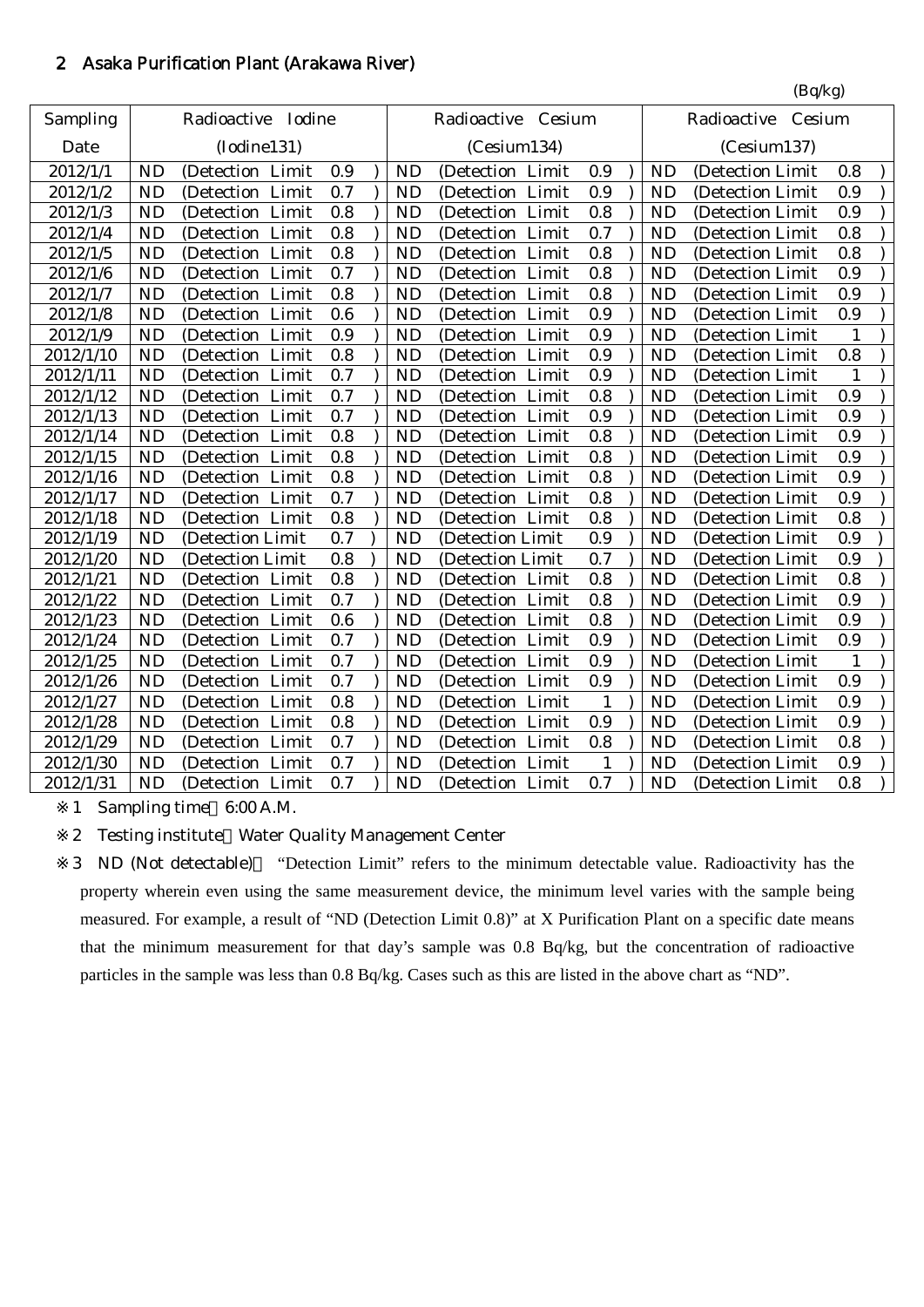#### 3 Ozaku Purification Plant (Tamagawa River)

|           |           |                       |     |           |                     |     |           | (Bq/kg)               |     |
|-----------|-----------|-----------------------|-----|-----------|---------------------|-----|-----------|-----------------------|-----|
| Sampling  |           | Radioactive<br>Iodine |     |           | Radioactive Cesium  |     |           | Radioactive<br>Cesium |     |
| Date      |           | (Iodine131)           |     |           | (Cesium134)         |     |           | (Cesium137)           |     |
| 2012/1/1  | ND        | (Detection Limit      | 0.8 | <b>ND</b> | (Detection Limit    | 0.8 | <b>ND</b> | (Detection Limit      | 0.9 |
| 2012/1/2  | <b>ND</b> | (Detection Limit      | 0.7 | <b>ND</b> | (Detection Limit    | 0.8 | <b>ND</b> | (Detection Limit      | 0.8 |
| 2012/1/3  | <b>ND</b> | (Detection Limit      | 0.9 | <b>ND</b> | (Detection Limit    | 0.9 | <b>ND</b> | (Detection Limit      | 0.8 |
| 2012/1/4  | <b>ND</b> | (Detection Limit      | 0.7 | <b>ND</b> | (Detection Limit    | 0.8 | <b>ND</b> | (Detection Limit      | 0.9 |
| 2012/1/5  | <b>ND</b> | (Detection Limit      | 0.7 | <b>ND</b> | (Detection Limit    | 0.8 | <b>ND</b> | (Detection Limit      | 0.8 |
| 2012/1/6  | <b>ND</b> | (Detection Limit      | 0.8 | <b>ND</b> | (Detection Limit    | 0.7 | <b>ND</b> | (Detection Limit      | 0.8 |
| 2012/1/7  | <b>ND</b> | (Detection Limit      | 0.8 | <b>ND</b> | (Detection Limit    | 0.9 | <b>ND</b> | (Detection Limit      | 0.9 |
| 2012/1/8  | <b>ND</b> | (Detection Limit      | 0.8 | <b>ND</b> | (Detection Limit    | 0.9 | <b>ND</b> | (Detection Limit      | 0.8 |
| 2012/1/9  | <b>ND</b> | (Detection<br>Limit   | 0.7 | <b>ND</b> | (Detection Limit    | 0.8 | <b>ND</b> | (Detection Limit      | 0.9 |
| 2012/1/10 | <b>ND</b> | (Detection<br>Limit   | 0.8 | <b>ND</b> | (Detection Limit    | 0.7 | <b>ND</b> | (Detection Limit      | 0.8 |
| 2012/1/11 | <b>ND</b> | (Detection Limit      | 0.7 | <b>ND</b> | (Detection Limit    | 0.8 | <b>ND</b> | (Detection Limit      | 0.9 |
| 2012/1/12 | <b>ND</b> | (Detection Limit      | 0.8 | <b>ND</b> | (Detection Limit    | 0.7 | <b>ND</b> | (Detection Limit      | 0.9 |
| 2012/1/13 | <b>ND</b> | (Detection Limit      | 0.8 | <b>ND</b> | (Detection Limit    | 0.8 | <b>ND</b> | (Detection Limit      | 0.9 |
| 2012/1/14 | <b>ND</b> | Limit<br>(Detection)  | 0.8 | <b>ND</b> | Limit<br>(Detection | 0.8 | <b>ND</b> | (Detection Limit      | 0.9 |
| 2012/1/15 | <b>ND</b> | (Detection Limit      | 0.8 | <b>ND</b> | (Detection Limit    | 0.8 | <b>ND</b> | (Detection Limit      | 0.9 |
| 2012/1/16 | <b>ND</b> | (Detection Limit      | 0.8 | <b>ND</b> | (Detection Limit    | 0.8 | <b>ND</b> | (Detection Limit      | 0.9 |
| 2012/1/17 | <b>ND</b> | (Detection<br>Limit   | 0.8 | <b>ND</b> | (Detection Limit    | 0.7 | <b>ND</b> | (Detection Limit      | 0.8 |
| 2012/1/18 | <b>ND</b> | (Detection Limit      | 0.7 | <b>ND</b> | (Detection Limit    | 0.8 | <b>ND</b> | (Detection Limit      | 0.8 |
| 2012/1/19 | <b>ND</b> | (Detection Limit      | 0.8 | <b>ND</b> | (Detection Limit    | 0.8 | <b>ND</b> | (Detection Limit      | 0.9 |
| 2012/1/20 | <b>ND</b> | (Detection Limit      | 0.8 | <b>ND</b> | (Detection Limit    | 0.9 | <b>ND</b> | (Detection Limit      | 0.8 |
| 2012/1/21 | <b>ND</b> | (Detection Limit      | 0.8 | <b>ND</b> | (Detection Limit    | 0.9 | <b>ND</b> | (Detection Limit      | 0.8 |
| 2012/1/22 | <b>ND</b> | Limit<br>(Detection   | 0.8 | <b>ND</b> | Limit<br>(Detection | 0.8 | <b>ND</b> | (Detection Limit      | 0.9 |
| 2012/1/23 | <b>ND</b> | (Detection Limit      | 0.8 | <b>ND</b> | (Detection Limit    | 0.8 | <b>ND</b> | (Detection Limit      | 0.9 |
| 2012/1/24 | <b>ND</b> | (Detection Limit      | 0.7 | <b>ND</b> | (Detection Limit    | 0.8 | <b>ND</b> | (Detection Limit      | 0.9 |
| 2012/1/25 | <b>ND</b> | (Detection<br>Limit   | 0.7 | <b>ND</b> | (Detection Limit    | 0.8 | <b>ND</b> | (Detection Limit      | 0.9 |
| 2012/1/26 | <b>ND</b> | (Detection<br>Limit   | 0.7 | <b>ND</b> | (Detection Limit    | 0.8 | <b>ND</b> | (Detection Limit      | 0.8 |
| 2012/1/27 | <b>ND</b> | (Detection Limit      | 0.7 | <b>ND</b> | (Detection Limit    | 0.8 | <b>ND</b> | (Detection Limit      | 0.9 |
| 2012/1/28 | <b>ND</b> | (Detection Limit      | 0.8 | <b>ND</b> | (Detection Limit    | 0.8 | <b>ND</b> | (Detection Limit      | 0.8 |
| 2012/1/29 | <b>ND</b> | (Detection Limit      | 0.7 | <b>ND</b> | (Detection Limit    | 0.9 | <b>ND</b> | (Detection Limit      | 0.9 |
| 2012/1/30 | <b>ND</b> | (Detection Limit      | 0.7 | <b>ND</b> | (Detection Limit    | 0.8 | <b>ND</b> | (Detection Limit      | 0.8 |
| 2012/1/31 | <b>ND</b> | (Detection Limit      | 0.7 | <b>ND</b> | (Detection Limit    | 0.7 | <b>ND</b> | (Detection Limit      | 0.8 |

1 Sampling time 6:00 A.M.

2 Testing institute Water Quality Management Center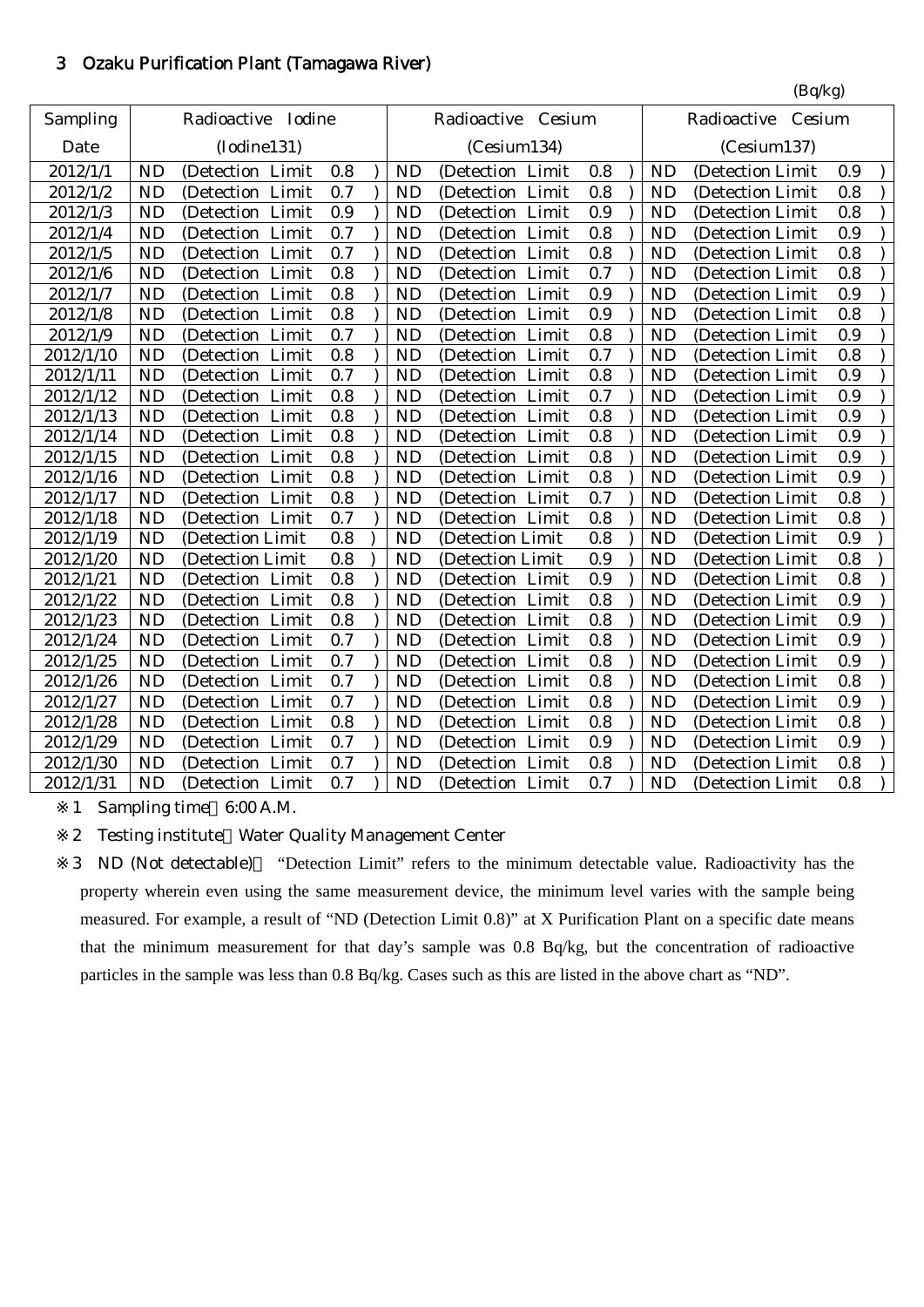# 4 Higashi-murayama Purification Plant (Arakawa River, Tamagawa River)

|           |           |                     |     |                |                     |     |             | (Bq/kg)               |     |
|-----------|-----------|---------------------|-----|----------------|---------------------|-----|-------------|-----------------------|-----|
| Sampling  |           | Radioactive Iodine  |     |                | Radioactive Cesium  |     |             | Cesium<br>Radioactive |     |
| Date      |           | (Iodine131)         |     |                | (Cesium134)         |     | (Cesium137) |                       |     |
| 2012/1/1  | <b>ND</b> | (Detection Limit    | 0.8 | N <sub>D</sub> | (Detection Limit    | 0.8 | ND          | (Detection Limit      | 0.9 |
| 2012/1/2  | <b>ND</b> | (Detection Limit    | 0.8 | <b>ND</b>      | (Detection Limit    | 0.8 | <b>ND</b>   | (Detection Limit      | 0.9 |
| 2012/1/3  | <b>ND</b> | (Detection Limit    | 0.8 | <b>ND</b>      | (Detection Limit    | 0.8 | <b>ND</b>   | (Detection Limit      | 0.9 |
| 2012/1/4  | <b>ND</b> | (Detection Limit    | 0.8 | <b>ND</b>      | (Detection Limit    | 0.9 | <b>ND</b>   | (Detection Limit      | 0.9 |
| 2012/1/5  | <b>ND</b> | (Detection Limit    | 0.7 | <b>ND</b>      | (Detection Limit    | 0.8 | <b>ND</b>   | (Detection Limit      | 0.9 |
| 2012/1/6  | <b>ND</b> | Limit<br>(Detection | 0.8 | <b>ND</b>      | Limit<br>(Detection | 0.7 | <b>ND</b>   | (Detection Limit      | 0.9 |
| 2012/1/7  | <b>ND</b> | (Detection Limit    | 0.8 | <b>ND</b>      | Limit<br>(Detection | 0.8 | <b>ND</b>   | (Detection Limit      | 0.8 |
| 2012/1/8  | <b>ND</b> | (Detection Limit    | 0.7 | <b>ND</b>      | (Detection Limit    | 0.8 | <b>ND</b>   | (Detection Limit      | 0.9 |
| 2012/1/9  | <b>ND</b> | (Detection Limit    | 0.8 | <b>ND</b>      | (Detection Limit    | 0.8 | <b>ND</b>   | (Detection Limit      | 0.8 |
| 2012/1/10 | <b>ND</b> | (Detection<br>Limit | 0.6 | <b>ND</b>      | (Detection Limit    | 0.9 | <b>ND</b>   | (Detection Limit      | 0.8 |
| 2012/1/11 | <b>ND</b> | (Detection Limit    | 0.7 | <b>ND</b>      | (Detection Limit    | 0.8 | <b>ND</b>   | (Detection Limit      | 0.9 |
| 2012/1/12 | <b>ND</b> | (Detection Limit    | 0.7 | <b>ND</b>      | (Detection Limit    | 0.8 | <b>ND</b>   | (Detection Limit      | 0.9 |
| 2012/1/13 | <b>ND</b> | (Detection Limit    | 0.7 | <b>ND</b>      | (Detection Limit    | 0.9 | <b>ND</b>   | (Detection Limit      | 0.9 |
| 2012/1/14 | <b>ND</b> | (Detection Limit    | 0.8 | <b>ND</b>      | (Detection Limit    | 0.8 | <b>ND</b>   | (Detection Limit      | 0.9 |
| 2012/1/15 | <b>ND</b> | (Detection Limit    | 0.8 | <b>ND</b>      | (Detection Limit    | 0.8 | <b>ND</b>   | (Detection Limit      | 0.9 |
| 2012/1/16 | <b>ND</b> | (Detection Limit    | 0.8 | <b>ND</b>      | (Detection Limit    | 0.8 | <b>ND</b>   | (Detection Limit      | 0.9 |
| 2012/1/17 | <b>ND</b> | (Detection Limit    | 0.7 | <b>ND</b>      | (Detection Limit    | 0.8 | <b>ND</b>   | (Detection Limit      | 1   |
| 2012/1/18 | <b>ND</b> | (Detection Limit    | 0.7 | <b>ND</b>      | (Detection Limit    | 0.8 | <b>ND</b>   | (Detection Limit      | 0.8 |
| 2012/1/19 | <b>ND</b> | (Detection Limit    | 0.9 | <b>ND</b>      | (Detection Limit    | 0.8 | <b>ND</b>   | (Detection Limit      | 0.8 |
| 2012/1/20 | <b>ND</b> | (Detection Limit    | 0.8 | <b>ND</b>      | (Detection Limit    | 0.8 | <b>ND</b>   | (Detection Limit      | 0.9 |
| 2012/1/21 | <b>ND</b> | (Detection Limit    | 0.7 | <b>ND</b>      | (Detection Limit    | 0.8 | <b>ND</b>   | (Detection Limit      | 0.9 |
| 2012/1/22 | <b>ND</b> | (Detection Limit    | 0.7 | <b>ND</b>      | (Detection Limit    | 0.9 | <b>ND</b>   | (Detection Limit      | 0.9 |
| 2012/1/23 | <b>ND</b> | (Detection Limit    | 0.8 | <b>ND</b>      | (Detection Limit    | 0.8 | <b>ND</b>   | (Detection Limit      | 0.9 |
| 2012/1/24 | <b>ND</b> | (Detection Limit    | 0.7 | <b>ND</b>      | (Detection Limit    | 0.9 | <b>ND</b>   | (Detection Limit      | 0.9 |
| 2012/1/25 | <b>ND</b> | (Detection Limit    | 0.7 | <b>ND</b>      | (Detection Limit    | 0.9 | <b>ND</b>   | (Detection Limit      | 0.8 |
| 2012/1/26 | <b>ND</b> | (Detection Limit    | 0.7 | <b>ND</b>      | (Detection Limit    | 0.9 | <b>ND</b>   | (Detection Limit      | 0.9 |
| 2012/1/27 | <b>ND</b> | (Detection Limit    | 0.8 | <b>ND</b>      | (Detection Limit    | 0.7 | <b>ND</b>   | (Detection Limit      | 0.9 |
| 2012/1/28 | <b>ND</b> | (Detection Limit    | 0.8 | <b>ND</b>      | (Detection Limit    | 0.8 | <b>ND</b>   | (Detection Limit      | 0.9 |
| 2012/1/29 | <b>ND</b> | (Detection Limit    | 0.8 | <b>ND</b>      | (Detection Limit    | 0.8 | <b>ND</b>   | (Detection Limit      | 0.7 |
| 2012/1/30 | <b>ND</b> | (Detection Limit    | 0.7 | <b>ND</b>      | (Detection Limit    | 0.9 | <b>ND</b>   | (Detection Limit      | 0.9 |
| 2012/1/31 | <b>ND</b> | (Detection Limit    | 0.7 | <b>ND</b>      | (Detection Limit    | 0.7 | <b>ND</b>   | (Detection Limit      | 0.6 |

1 Sampling time 6:00 A.M.

2 Testing institute Water Quality Management Center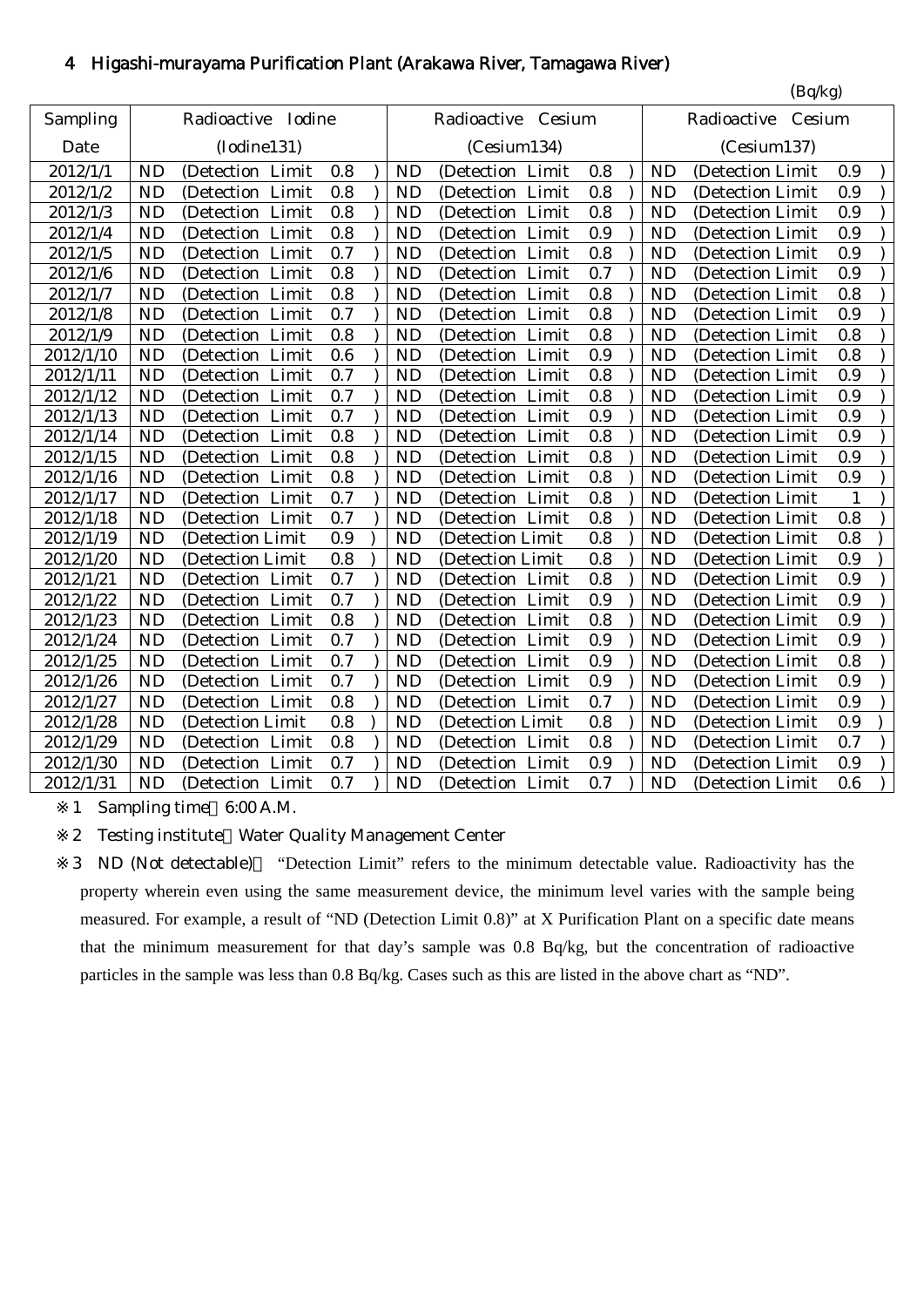# 5 Nagasawa Purification Plant (Sagamigawa River)

|           |           |                     |     |           |                     |     |           | (Bq/kg)            |              |  |
|-----------|-----------|---------------------|-----|-----------|---------------------|-----|-----------|--------------------|--------------|--|
| Sampling  |           | Radioactive Iodine  |     |           | Radioactive Cesium  |     |           | Radioactive Cesium |              |  |
| Date      |           | (Iodine131)         |     |           | (Cesium134)         |     |           | (Cesium137)        |              |  |
| 2012/1/1  | <b>ND</b> | (Detection Limit    | 0.8 | <b>ND</b> | (Detection Limit    | 0.7 | <b>ND</b> | (Detection Limit   | 0.9          |  |
| 2012/1/2  | <b>ND</b> | (Detection<br>Limit | 0.8 | <b>ND</b> | (Detection<br>Limit | 0.7 | <b>ND</b> | (Detection Limit   | 0.9          |  |
| 2012/1/3  | <b>ND</b> | (Detection Limit    | 0.8 | <b>ND</b> | (Detection Limit    | 0.8 | <b>ND</b> | (Detection Limit   | 0.9          |  |
| 2012/1/4  | <b>ND</b> | (Detection Limit    | 0.8 | <b>ND</b> | (Detection Limit    | 0.8 | <b>ND</b> | (Detection Limit   | 1            |  |
| 2012/1/5  | <b>ND</b> | (Detection Limit    | 0.7 | <b>ND</b> | (Detection Limit    | 0.7 | <b>ND</b> | (Detection Limit   | 0.8          |  |
| 2012/1/6  | <b>ND</b> | (Detection Limit    | 0.9 | <b>ND</b> | (Detection Limit    | 0.9 | <b>ND</b> | (Detection Limit   | 0.9          |  |
| 2012/1/7  | <b>ND</b> | (Detection Limit    | 0.8 | <b>ND</b> | (Detection Limit    | 0.8 | <b>ND</b> | (Detection Limit   | 0.9          |  |
| 2012/1/8  | <b>ND</b> | Limit<br>(Detection | 0.8 | <b>ND</b> | (Detection Limit    | 0.7 | <b>ND</b> | (Detection Limit   | 0.9          |  |
| 2012/1/9  | <b>ND</b> | (Detection Limit    | 0.9 | <b>ND</b> | (Detection Limit    | 0.8 | <b>ND</b> | (Detection Limit   | 0.8          |  |
| 2012/1/10 | <b>ND</b> | (Detection Limit    | 0.7 | <b>ND</b> | (Detection Limit    | 0.8 | <b>ND</b> | (Detection Limit   | 0.7          |  |
| 2012/1/11 | <b>ND</b> | (Detection Limit    | 0.7 | <b>ND</b> | (Detection Limit    | 0.7 | <b>ND</b> | (Detection Limit   | 0.9          |  |
| 2012/1/12 | <b>ND</b> | (Detection Limit    | 0.8 | <b>ND</b> | (Detection Limit    | 0.8 | <b>ND</b> | (Detection Limit   | 0.7          |  |
| 2012/1/13 | <b>ND</b> | (Detection Limit    | 0.7 | <b>ND</b> | (Detection Limit    | 0.8 | <b>ND</b> | (Detection Limit   | 0.9          |  |
| 2012/1/14 | <b>ND</b> | (Detection Limit    | 0.8 | <b>ND</b> | (Detection Limit    | 0.8 | <b>ND</b> | (Detection Limit   | 0.9          |  |
| 2012/1/15 | <b>ND</b> | (Detection Limit    | 0.8 | <b>ND</b> | (Detection Limit    | 0.8 | <b>ND</b> | (Detection Limit   | 0.9          |  |
| 2012/1/16 | <b>ND</b> | (Detection Limit    | 0.8 | <b>ND</b> | (Detection Limit    | 0.8 | <b>ND</b> | (Detection Limit   | 0.9          |  |
| 2012/1/17 | <b>ND</b> | (Detection Limit    | 0.7 | <b>ND</b> | (Detection Limit    | 0.8 | <b>ND</b> | (Detection Limit   | 0.9          |  |
| 2012/1/18 | <b>ND</b> | (Detection Limit    | 0.7 | <b>ND</b> | (Detection Limit    | 0.8 | <b>ND</b> | (Detection Limit   | 0.8          |  |
| 2012/1/19 | <b>ND</b> | (Detection Limit    | 0.6 | <b>ND</b> | (Detection Limit    | 0.8 | <b>ND</b> | (Detection Limit   | 0.8          |  |
| 2012/1/20 | <b>ND</b> | (Detection Limit    | 0.7 | <b>ND</b> | (Detection Limit    | 0.8 | <b>ND</b> | (Detection Limit   | 0.8          |  |
| 2012/1/21 | <b>ND</b> | (Detection Limit    | 0.7 | <b>ND</b> | (Detection Limit    | 0.8 | <b>ND</b> | (Detection Limit   | 0.9          |  |
| 2012/1/22 | <b>ND</b> | Limit<br>(Detection | 0.8 | <b>ND</b> | (Detection Limit    | 0.8 | <b>ND</b> | (Detection Limit   | 1            |  |
| 2012/1/23 | <b>ND</b> | Limit<br>(Detection | 0.8 | <b>ND</b> | Limit<br>(Detection | 0.7 | <b>ND</b> | (Detection Limit   | 0.9          |  |
| 2012/1/24 | <b>ND</b> | Limit<br>(Detection | 0.8 | <b>ND</b> | (Detection Limit    | 0.8 | <b>ND</b> | (Detection Limit   | $\mathbf{1}$ |  |
| 2012/1/25 | <b>ND</b> | (Detection<br>Limit | 0.7 | <b>ND</b> | (Detection<br>Limit | 0.9 | <b>ND</b> | (Detection Limit   | 0.9          |  |
| 2012/1/26 | <b>ND</b> | (Detection<br>Limit | 0.8 | <b>ND</b> | (Detection<br>Limit | 0.8 | <b>ND</b> | (Detection Limit   | 0.8          |  |
| 2012/1/27 | <b>ND</b> | Limit<br>(Detection | 0.7 | <b>ND</b> | (Detection Limit    | 0.7 | <b>ND</b> | (Detection Limit   | $0.8\,$      |  |
| 2012/1/28 | <b>ND</b> | Limit<br>(Detection | 0.7 | <b>ND</b> | (Detection Limit    | 0.9 | <b>ND</b> | (Detection Limit   | 0.8          |  |
| 2012/1/29 | <b>ND</b> | (Detection Limit    | 0.8 | <b>ND</b> | (Detection Limit    | 0.7 | <b>ND</b> | (Detection Limit   | 0.9          |  |
| 2012/1/30 | <b>ND</b> | (Detection Limit    | 0.8 | <b>ND</b> | (Detection Limit    | 0.8 | <b>ND</b> | (Detection Limit   | 0.8          |  |
| 2012/1/31 | <b>ND</b> | (Detection Limit    | 0.7 | <b>ND</b> | (Detection Limit    | 0.7 | <b>ND</b> | (Detection Limit   | 0.5          |  |
|           |           |                     |     |           |                     |     |           |                    |              |  |

1 Sampling time 6:00 A.M.

2 Testing institute Water Quality Management Center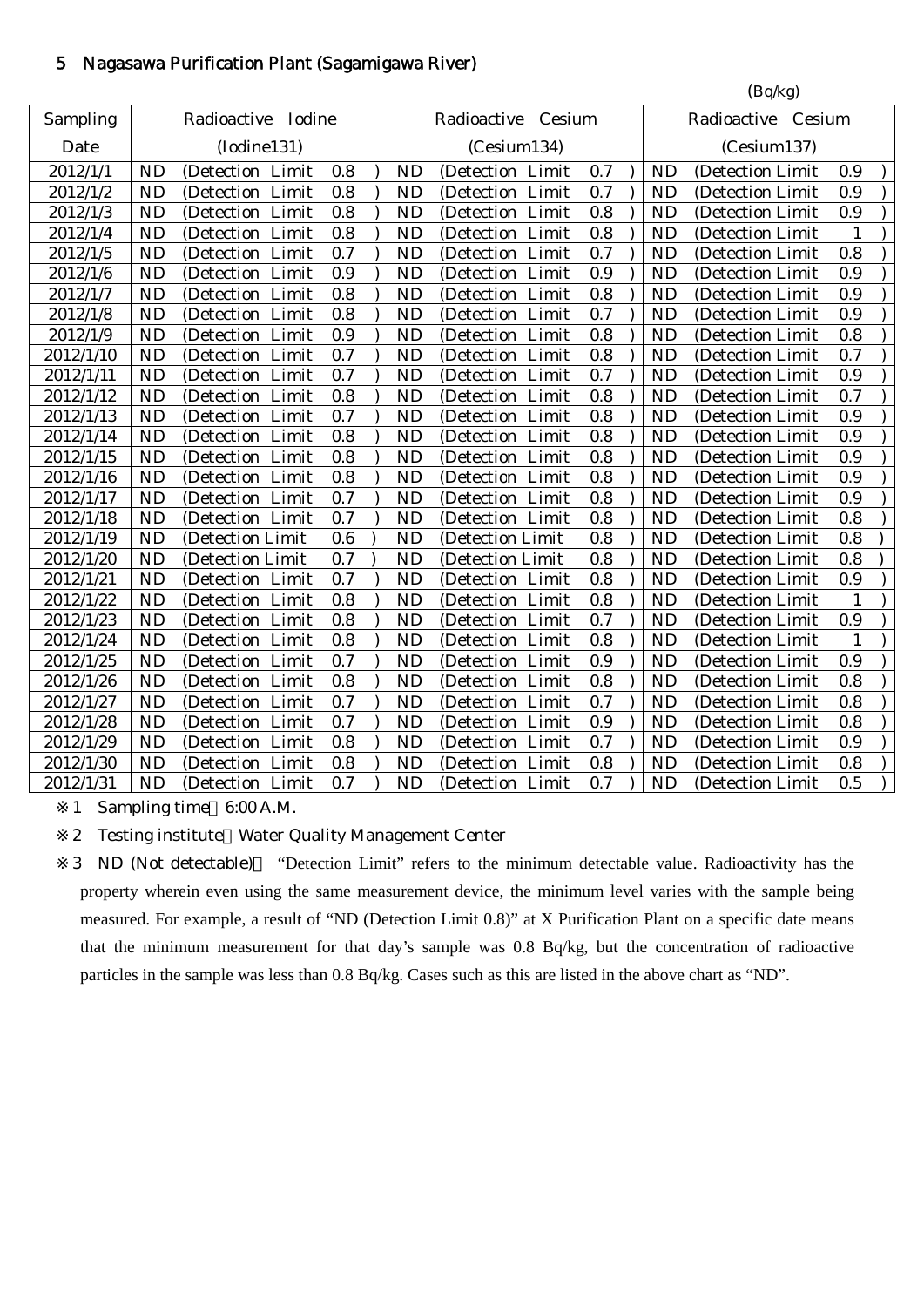#### 6 Misato Purification Plant (Edogawa River)

|                 |    |                       |     |                          |                    |     |  |    | (Bq/kg)            |     |  |
|-----------------|----|-----------------------|-----|--------------------------|--------------------|-----|--|----|--------------------|-----|--|
| <b>Sampling</b> |    | Radioactive Iodine    |     |                          | Radioactive Cesium |     |  |    | Radioactive Cesium |     |  |
| Date            |    | Iodine 131            |     | Cesium 134<br>Cesium 137 |                    |     |  |    |                    |     |  |
| 2012/1/2        | ND | (Detection Limit 0.5) |     | ND                       | (Detection Limit)  | 0.7 |  | ND | (Detection Limit)  | 0.6 |  |
| 2012/1/9        | ND | (Detection Limit)     | 0.7 | ND                       | (Detection Limit)  | 0.7 |  | ND | (Detection Limit)  | 0.9 |  |
| 2012/1/16       | ND | (Detection Limit)     | 0.7 | ND                       | (Detection Limit)  | 0.8 |  | ND | (Detection Limit)  |     |  |
| 2012/1/23       | ND | (Detection Limit 0.8) |     | ND                       | (Detection Limit)  | 0.7 |  | ND | (Detection Limit)  | 0.9 |  |
| 2012/1/24       | ND | (Detection Limit)     | 0.7 | ND                       | (Detection Limit)  | 0.9 |  | ND | (Detection Limit)  | 0.8 |  |

1 Sampling time 9:00 A.M.

2 Testing institute Water Quality Management Center

3 ND (Not detectable) "Detection Limit" refers to the minimum detectable value. Radioactivity has the property wherein even using the same measurement device, the minimum level varies with the sample being measured. For example, a result of "ND (Detection Limit 0.8)" at X Purification Plant on a specific date means that the minimum measurement for that day's sample was 0.8 Bq/kg, but the concentration of radioactive particles in the sample was less than 0.8 Bq/kg. Cases such as this are listed in the above chart as "ND".

#### 7 Misono Purification Plant (Arakawa River)

|                 | (Bq/kg)   |                       |  |     |                           |     |  |           |                    |       |  |
|-----------------|-----------|-----------------------|--|-----|---------------------------|-----|--|-----------|--------------------|-------|--|
| <b>Sampling</b> |           | Radioactive Iodine    |  |     | <b>Radioactive Cesium</b> |     |  |           | Radioactive Cesium |       |  |
| Date            |           | Iodine 131            |  |     | Cesium 134                |     |  |           | Cesium 137         |       |  |
| 2012/1/3        | <b>ND</b> | (Detection Limit 0.6) |  | ND. | (Detection Limit)         | 0.8 |  | <b>ND</b> | (Detection Limit)  | 0.7   |  |
| 2012/1/10       | ND        | (Detection Limit 0.8) |  | ND. | (Detection Limit)         | 0.7 |  | <b>ND</b> | (Detection Limit)  | - 0.9 |  |
| 2012/1/17       | ND        | (Detection Limit 0.8) |  | ND  | (Detection Limit)         | 0.8 |  | ND        | (Detection Limit)  | - 0.9 |  |
| 2012/1/24       | ND        | (Detection Limit 0.7) |  | ND. | (Detection Limit)         | 0.9 |  | ND        | (Detection Limit)  | - 0.9 |  |

1 Sampling time 9:00 A.M.

2 Testing institute Water Quality Management Center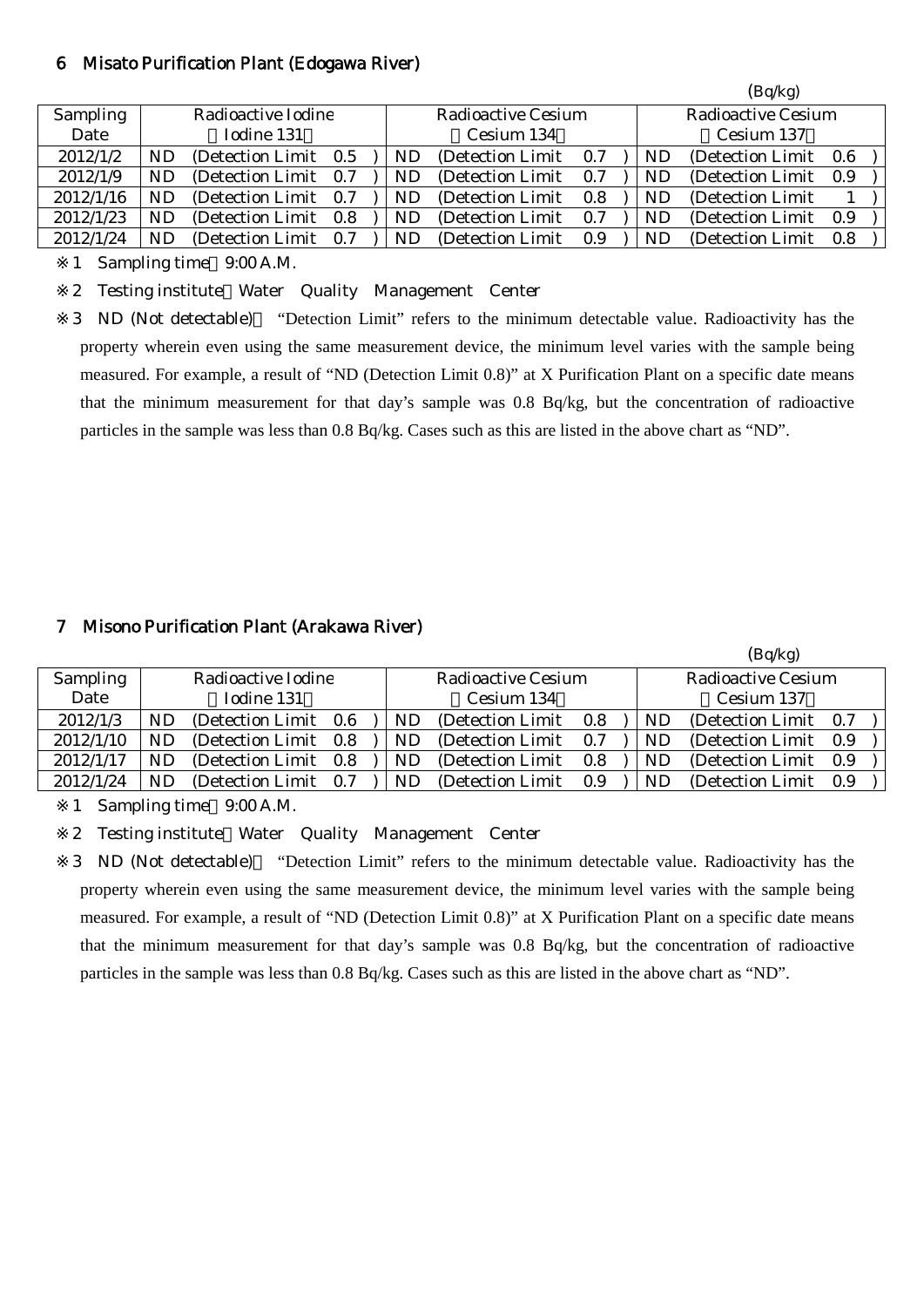#### 8 Sakai Purification Plant (Tamagawa River)

|                 |     |                       |     |    |                    |     |    | (Bq/kg)               |     |
|-----------------|-----|-----------------------|-----|----|--------------------|-----|----|-----------------------|-----|
| <b>Sampling</b> |     | Radioactive Iodine    |     |    | Radioactive Cesium |     |    | Radioactive Cesium    |     |
| Date            |     | Iodine 131            |     |    | Cesium 134         |     |    | Cesium 137            |     |
| 2012/1/4        | ND  | (Detection Limit 0.8) |     | ND | (Detection Limit)  | 0.8 | ND | (Detection Limit 0.9) |     |
| 2012/1/11       | ND  | (Detection Limit 0.8) |     | ND | (Detection Limit)  | 0.9 | ND | (Detection Limit 0.7) |     |
| 2012/1/18       | ND  | (Detection Limit)     | 0.7 | ND | (Detection Limit)  | 0.6 | ND | (Detection Limit)     | 0.8 |
| 2012/1/25       | ND. | (Detection Limit 0.9) |     | ND | (Detection Limit)  | 0.8 | ND | (Detection Limit)     |     |

1 Sampling time 9:00 A.M.

2 Testing institute Water Quality Management Center

3 ND (Not detectable) "Detection Limit" refers to the minimum detectable value. Radioactivity has the property wherein even using the same measurement device, the minimum level varies with the sample being measured. For example, a result of "ND (Detection Limit 0.8)" at X Purification Plant on a specific date means that the minimum measurement for that day's sample was 0.8 Bq/kg, but the concentration of radioactive particles in the sample was less than 0.8 Bq/kg. Cases such as this are listed in the above chart as "ND".

# 9 Kinuta Purification Plant (Tamagawa River)

|                 |                    |                       |  |                           |                   |     |  |                    | (~ T                  |     |  |
|-----------------|--------------------|-----------------------|--|---------------------------|-------------------|-----|--|--------------------|-----------------------|-----|--|
| <b>Sampling</b> | Radioactive Iodine |                       |  | <b>Radioactive Cesium</b> |                   |     |  | Radioactive Cesium |                       |     |  |
| Date            |                    | Iodine 131            |  |                           | Cesium 134        |     |  |                    | Cesium 137            |     |  |
| 2012/1/5        | ND                 | (Detection Limit 0.7  |  | ND                        | (Detection Limit) | 0.5 |  | ND                 | (Detection Limit 0.7) |     |  |
| 2012/1/12       | ND                 | (Detection Limit 0.7) |  | ND                        | (Detection Limit) | 0.9 |  | ND                 | (Detection Limit 0.9) |     |  |
| 2012/1/19       | ND                 | (Detection Limit 0.8  |  | ND                        | (Detection Limit) | 0.8 |  | ND                 | (Detection Limit)     | 0.9 |  |
| 2012/1/26       | ND                 | (Detection Limit 0.8) |  | ND                        | (Detection Limit) | 0.7 |  | ND                 | (Detection Limit 0.9) |     |  |
|                 |                    |                       |  |                           |                   |     |  |                    |                       |     |  |

 $(R_0/k_0)$ 

1 Sampling time 9:00 A.M.

2 Testing institute Water Quality Management Center